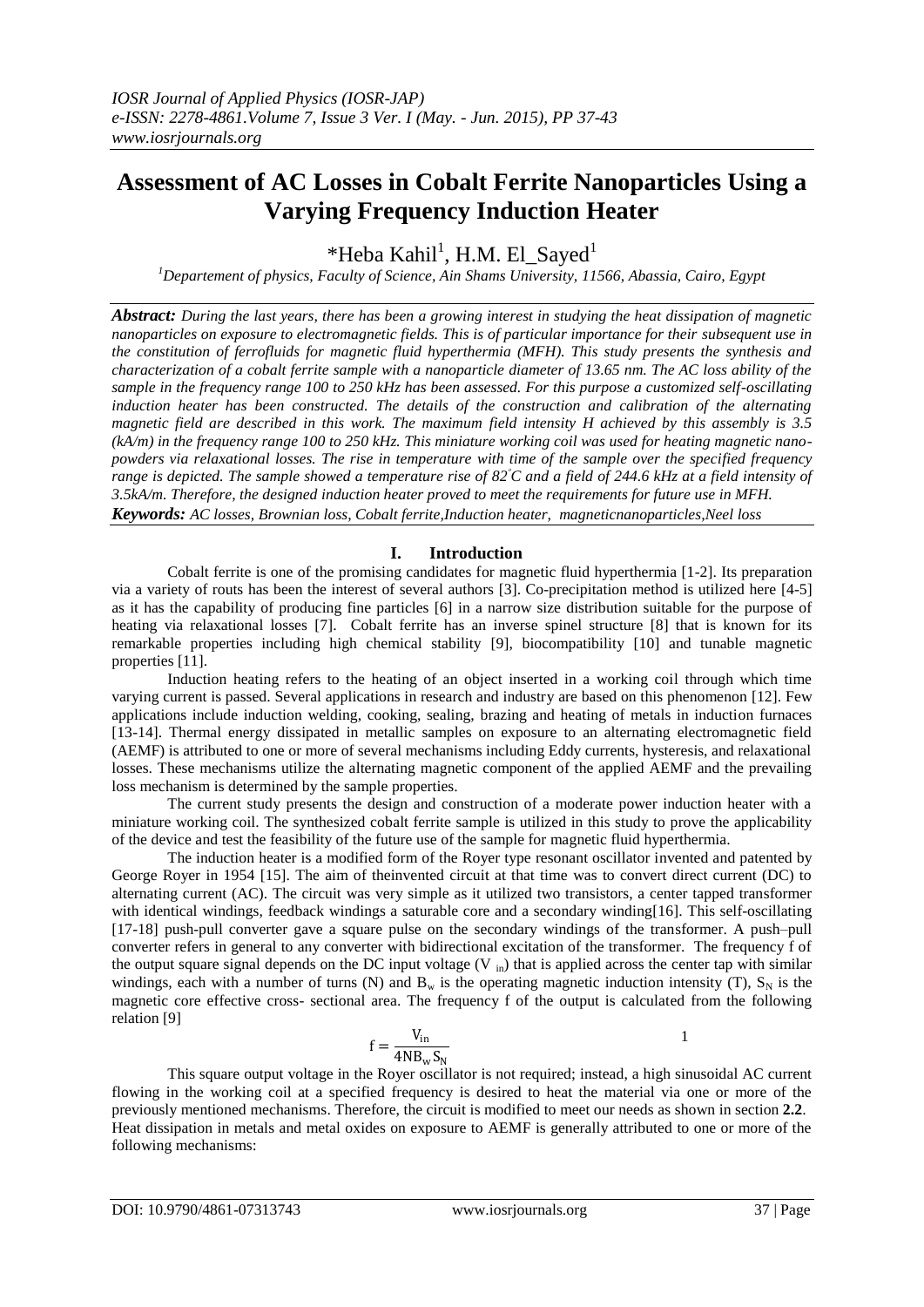1) Eddy currents loss, the electrically conductive material responds according to Faraday's and Lenz's laws and the dissipated power is given by [20]:

$$
P_{ED} = \frac{(\mu \pi d f H_o)^2}{20 \rho}
$$

<span id="page-1-3"></span>2

<span id="page-1-6"></span><span id="page-1-5"></span><span id="page-1-4"></span><span id="page-1-0"></span>4

where μ, d and ρ are the permeability, diameter and resistivity of the material respectively.

2) Hysteresis loss is given by equation ([3](#page-1-0)) [21] where M is the magnetization of the sample and  $\mu_0$  is the permeability of free space.

$$
P = \mu_0 \oint M dH
$$
 3

3) Relaxational losses constitute two mechanisms namely Brownian rotation and Nell relaxation. Brownian rotation refers to the rotational of the particle as whole against a viscosity barrier in the alternating magnetic field AMF with a relaxation time given by [ 22]:

$$
\tau_{\rm B} = \frac{3 \eta V_{\rm H}}{kT}
$$

Where  $\eta$  is the viscosity of the dispersing material (solvent) and k is the Boltzmann constant, T is the absolute temperature and  $V_H$  is the hydrodynamic volume of the particle. Neel relaxation is the rotation of the magnetic moments towards and away from the direction of magnetization with a relaxation time given by [23], where  $V_M$  is the volume of the magnetic core.

<span id="page-1-1"></span>
$$
\tau_N = \tau_o e^{\frac{KV_M}{kT}}
$$
 5

Relaxational losses are the heating mechanisms responsible for heat dissipation in the obtained sample with an equivalent relaxation time given by [24]. According to equation (11), the shorter time dominates.

The power loss due to relaxational mechanisms is given by [25]  
\n
$$
\tau = \frac{\tau_B \tau_N}{\tau_B + \tau_N}
$$
\n6  
\n
$$
P = \mu_0 \pi \chi^2 f H_0^2
$$

where H<sub>o</sub> is the applied field intensity at the frequency f and  $\chi''$  is the imaginary part of the complex susceptibility

<span id="page-1-2"></span>
$$
\chi^{''} = \frac{\omega \tau}{1 + (\omega \tau)^2} \chi_0 \tag{8}
$$

where $\chi_0$  is the DC susceptibility. Equations (**[7](#page-1-1)**, **[8](#page-1-2)**) depict the dependence of the dissipated power on the total or the equivalent relaxation time τ.

#### **II. Experimental Work 2.1 Experimental procedure**

Cobalt ferrite is prepared by the co-precipitation [4, 5, 9] method from iron and cobalt nitrate precursors with a ratio of Co: Fe of 2:1 according to:

$$
Co(NO3)2 + 2Fe(NO3)3 + 8NaOH \rightarrow Co(OH)2 + 2Fe(OH)3 + 8 NaNO2
$$
  
\n
$$
90^{\circ}C, \text{ pH} = 12.8
$$
  
\n
$$
CoFe2O4 + 8 NaNO2 + 4H2O
$$

The salts are dissolved separately in distilled water then added together. NaOH(precipitating agent) is added drop by drop under continuous stirring until pH value reaches 12.8. Heating starts and the solution is held at  $90^{\degree}$ C for two hours till the formation of a black precipitate representing the desired magnetic phase. The sample is subsequently washed several times with distilled water and dried.

#### **2.2 Circuit design and operation**

A Mazzilli inverterwas first proposed by VladimiroMazzilli[26] is a combination between Royer oscillator and induction – capacitor metal oxide semiconductor L-C MOS oscillator [27]. It allows large currents to oscillate back and forth between the capacitor and the working coil producing a large alternating magnetic field in the working coil by which the sample is heated. Fig.1. shows the used induction heater which is practically a Mazzilli inverter with the secondary coil removed.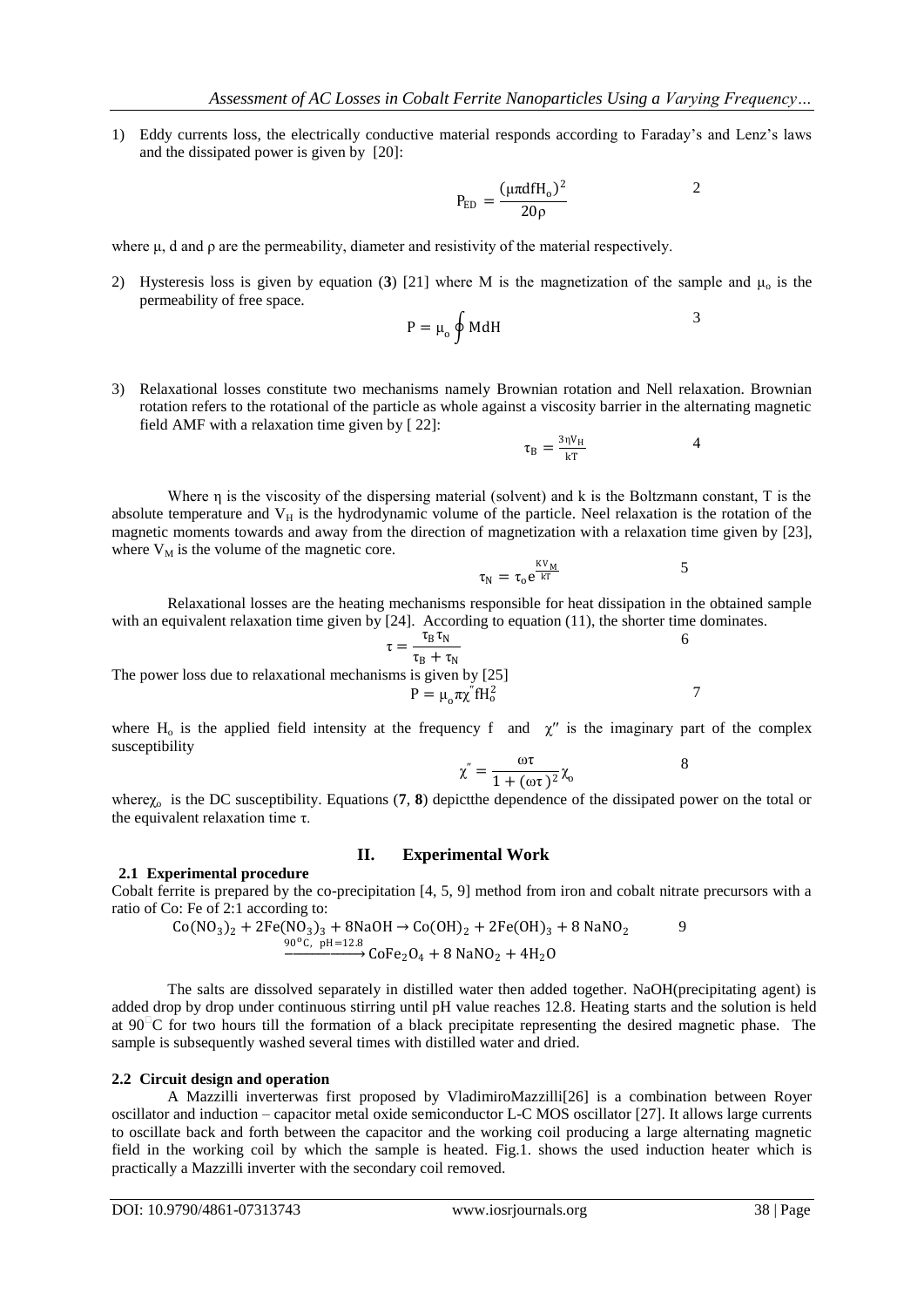

**Fig. 1: the used induction heater as a modified Mazzili inverter**

The working coil is a center-tapped transformer. Though working with center-taped transformers is not as simple as regular transformers, it is necessary for the operation of the circuit. DC voltage from a rectified source is applied to the center-tap of the working coil thus; current flows through both of its sides and equal DC voltage appears simultaneously on the gates of both metal oxide semiconductor (MOSFETs) ( $T_1 \& T_2$ ) along with the voltage supplied from the source via R1 and R2 to switch the MOSFETs on. As the two MOSFETs are not be identical they have different response times causing one of them to switch before the other. The MOSFET that is in the ON state (say T1) will deprive the other (T2) from the current leading the later to be in an OFF state.

Each side of the capacitor is connected to the gate of the MOSFET on the opposite side; the MOSFETs are fed with signals that are  $180\degree$  out of phase at any instant. The orientation of thediode (D1) allows the negative half cycle of the signal to reach the N-type gate to retain it in the ON state for this half cycle, whereas T2 is retained in the OFF state. In the next half cycle no signal is fed to T1 whereas, T2 is fed with the negative half of the signal which allows T2 to be switched ON for that half cycle. The process is repeated in the onset of the next cycle by switching T1 to the ON state. The operation frequency f (the frequency of the large current in the working coil) is the resonant frequency of the tank circuit and is given by:

$$
f = \frac{1}{2\pi\sqrt{LC}}
$$

where L is the inductance of the coil and C is the capacitance of the capacitor. It is apparent from the operation of the circuit that this oscillator is a zero voltage switch (ZVS), this means that switching of the MOSFETs occurs with almost zero voltage across them. This soft switching in contrast to hard switching, leads to remarkably less switching losses. This property is very important especially at high frequencies as the power loss increases with frequency [11]. The circuit is a self-oscillating converter [17, 18], thanks to the presence of the capacitor C that constitutes a resonant circuit with the working coil which enables the circuit to act as a ZVS oscillator. ZVS has proved to be efficient in a variety of applications [28-29] due to the enhanced efficiency and the reduction in the number of used components [30] thus making the circuit less costly and more compact. The positive feed-back ensures circuit stability as it is possible to feed-back the proper amount of voltage for constant amplitude oscillations because if the oscillations increase, the biasing of the gate increases and consequently decreases the gain leading to a decreased gate biasing in the next cycle in a robust manner.

MOSFETs perform well in ZVS circuits because they possess inherently low ON resistance ( $R_{ds \text{(on)}}$ ); when they are in the OFF state they are open circuit and when they are ON they are almost a short circuit with a very little resistance (few milliohms) [31] .The timing of the circuit is a crucial matter for stable operation. If both transistors are ON, this definitely leads to a short circuit and if they are both OFF high voltages appear due to back EMF. Using fast transistors as is the case of (MOSFETs) does not allow enough time for the back EMF to charge the capacitor of the transformer (inherent in the windings) and the body diode of the MOSFET to high voltages. The MOSFETs T1 and T2 used in this study are IRFP250N purchased from International Rectifier with static drain to source resistance  $R_{DS}$  (on) =75m $\Omega$ , and maximum drain current I<sub>D</sub>=30 A also, the voltage rating of the MOSFET is four times the power supply.

For optimized performance, other components are added to the circuit. Resistance R1 and R2 are used to limit the gate current thus protect the MOSFETs. They should not be too large as this will slow down switching of the gate. These resistors also should be high power resistors to withstand large currents through them. In this circuit 220 ohm, 0.6 watts ceramic resistors are used. The diodes D1 and D2 are responsible for discharging the gates which implies that they should have low forward drop to attain efficient discharging of the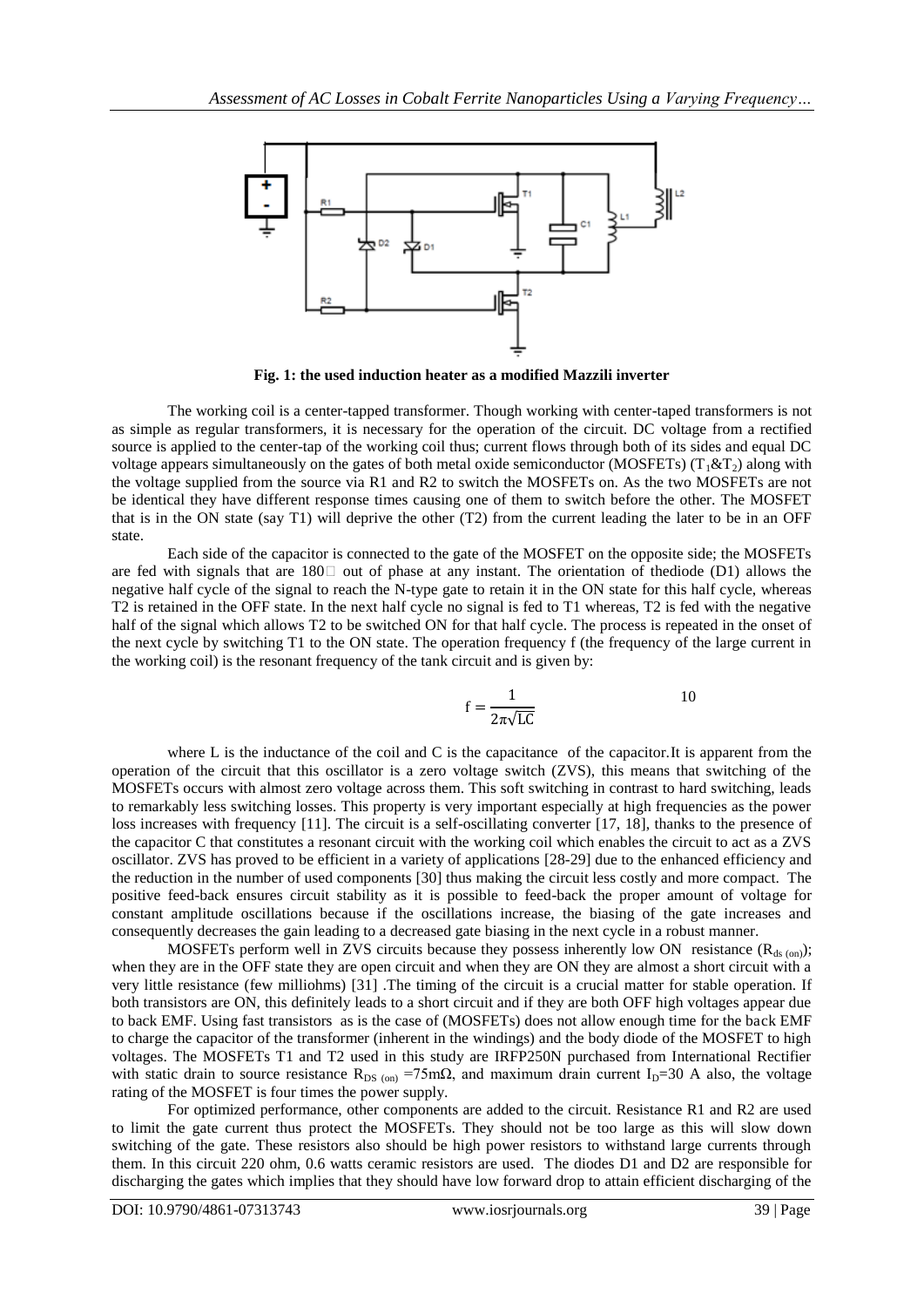MOSFET that is in the OFF state before the onset of the next cycle. The voltage rating of the diodes should be high as the voltage in the tank circuit rises considerably. Diodes used here are IN4007. The choke coil L2 protects the power supply unit (PSU) from the frequency oscillations [32], and also protects the gates from the sudden rise in current due to its capability of storing energy. The value of the inductance of the choke coil is chosen such that the reactance is large at the operation frequency. The coil is made by winding a thick wire around a ferrite core, some experimentation is necessary to achieve a suitable coil or the circuit may fail to oscillate.

It should be noted that the tank circuit is the part of the circuit with the highest heat dissipation. Therefore, the capacitors and the working coil should both be properly selected to withstand the rise in temperature. Concerning the capacitor, polyester capacitors are utilized as they have a high dielectric constant and dielectric strength. They also have excellent self-healing properties and good temperature stability [33]. Also parallel combinations of small capacitors to give the required capacitances help to divide the large currents and consequently decrease the heat dissipation in each capacitor. The range of the capacitances used is 300-900 nF for frequency range of 100 to 250 kHz.

It is also important to state that the circuit employs large currents and voltages; therefore caution is required to avoid electrical shocks. The MOSFETs T1 and T2 are separately mounted on heat sinks. The drain is in contact with the heat sink therefore, the two sinks should never be brought in contact. This is in addition to using thick enough wires and making them as short as possible with proper soldering.

### **2.3Working coil design and experimental set up**

A cross section for the setup containing the working coil, its jacket, the sample within the glass holder and the IR thermometer used in this experiment are shown in Fig. 2(dimensions shown). The coil used is a copper tube with inner diameter of 0.4 cm to allow cooling water current to flow. For a coil with number of turns n and diameter of each turn D in cm, the magnetic field H in kA/m can be calculated knowing the current I (A). In finite solenoids in general, the field intensity H is inversely proportional to the coil diameter D. The chosen diameter is the minimum diameter suitable for enclosing a test tube insulated by polystyrene jacket.



**Fig. 2: cross section for experimental set up**

Magnetic field calibration in the coil is performed against a DCTeslameter (PhyweTeslameter13610-93, Germany) for low DC currents; up to 6 A. The plot of DC magnetic field strength H versus I showed a linear dependence. Current I is calculated knowing that the tank circuit operating at a certain frequency f utilizes a capacitor with capacitance C. Assuming that the capacitor discharges all its charge Q in the coil at I  $=I_{\text{max}}$  giving

$$
I_{\text{max}} = Q_{\text{max}} \omega \qquad 11
$$

 $I_{\text{max}} = 2\Pi f C(\sqrt{2}V_{\text{rms}})$  12

or

Where Vis the AC voltage measured across the coil. Accordingly, two values of the applied current, 32 and 45 A were obtained. A linear relation was obtained between the magnetic field B in mT and the coil current I in ampere with a slope of 0.983. This implies that the field 
$$
H(A/m) = 77.46
$$
 I. Therefore, the values of the two

applied fields are  $H_1 = 2.4$  kA/m and  $H_2 = 3.5$  kA/m.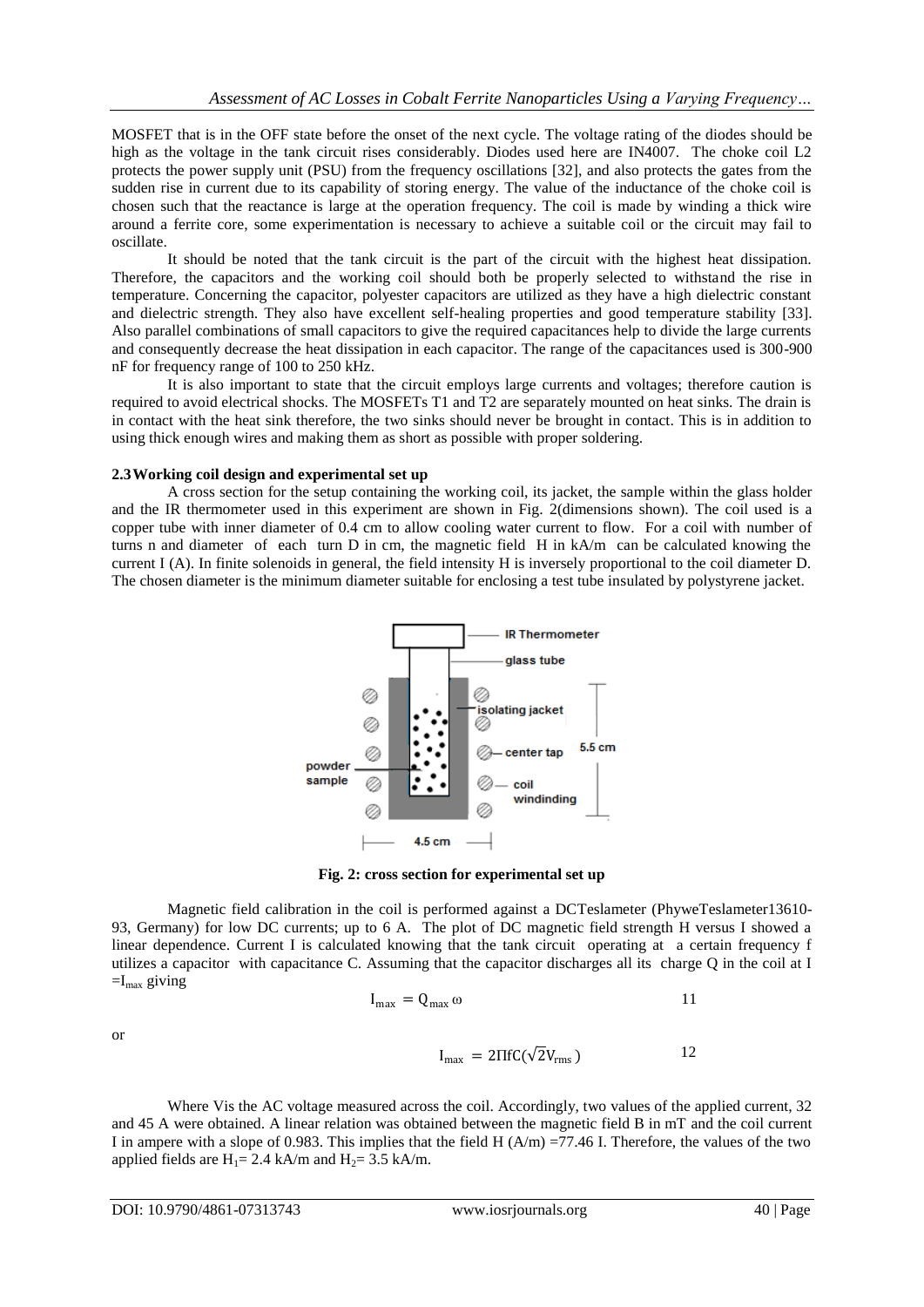To plot a temperature profile of the cobalt ferrite nanoparticles, 2 grams of the sample in powder form are contained in a glass test tube that is inserted axially in a polystyrene foam jacket inside the working coil [34- 36]. Polystyrene foam is made of expanded [polystyrene](http://en.wikipedia.org/wiki/Polystyrene) beads which is a good thermal insulator material due to the abundance of trapped air molecules 98% of the volume, in addition to the fact that the large polystyrene molecules are good insulators. The coefficient of thermal conductivity k is very low  $(0.033 \text{ W}/(\text{m} \cdot \text{K})[37])$ .

An infrared (IR) thermometer (FLUKE 62 Mini IR thermometer, China) is mounted over the test tube to measure the temperature  $(\pm 1\%$  of the reading). IR thermometers are applicable here as they not affected by electromagnetic radiation, the circuitry can be affected at higher fields than those utilized here. This is in contrast to thermocouples that are heated up by electromagnetic radiations giving misleading results. The IR thermometer is calibrated against an alcohol thermometer to adjust the emissivity value and the mounting position, which is also a routine check.

# **2.4 Characterization**

The powder XRD pattern was obtained using a PHILIPS® X'Pertdiffractometer, which has the Bragg-Brentano geometry and copper tube (Lambda = 1.54 A), the operating voltage was kept at 40 kV and the current at 30 mA. The size and morphology were studied using a FEI, Tecbai, G20, transmission electron microscope (TEM) operating at 200kV. TEM micrographs and selected area electron diffraction (SAED) pattern were obtained by dispersing nanoparticles in water for 30 min by ultrasonic agitation. The aqueous dispersion was dropped on a carbon coated copper TEM grid.

# **III. Results and Discussion**

# **3.1 Sample characterization**

The diffraction pattern is shown in Fig.3 (a).According to ICDD 000030864 database, the pattern shows a single phase spinel crystal structure with a lattice parameter 0.837822 nm. The crystallite size determined using Debye-Scherer's equation [38-39] was 13 nm. TEM micrographs and electron diffraction pattern are shown in Fig. 3(b) and 3 (d)respectively. The pattern shows a high degree of crystallinity. The particle size distribution is shown in Fig.3(c)and the count is fitted with a log-normal function according to:

$$
f(d) = \frac{1}{\sqrt{2\pi}\sigma d} \exp\left[-\frac{\ln^2(d/d_0)}{2\sigma^2}\right]
$$

where  $\sigma$  is the distribution width,  $d_0$  median distribution and the average diameter  $d_{av} = d_0 \exp (\sigma^2/2)$ . The average particle size is 13.56 nm with a standard deviation of 0.14. Since the crystallite size and the particle size are in the same order of magnitude, it can be inferred that the particles are monocrystalline.



**Fig. 3a) XRD pattern, b)TEM micrograph, c) size distribution of cobalt ferrite nanoparticles and lognormal fitting d) electron diffraction pattern for the cobalt ferrite sample**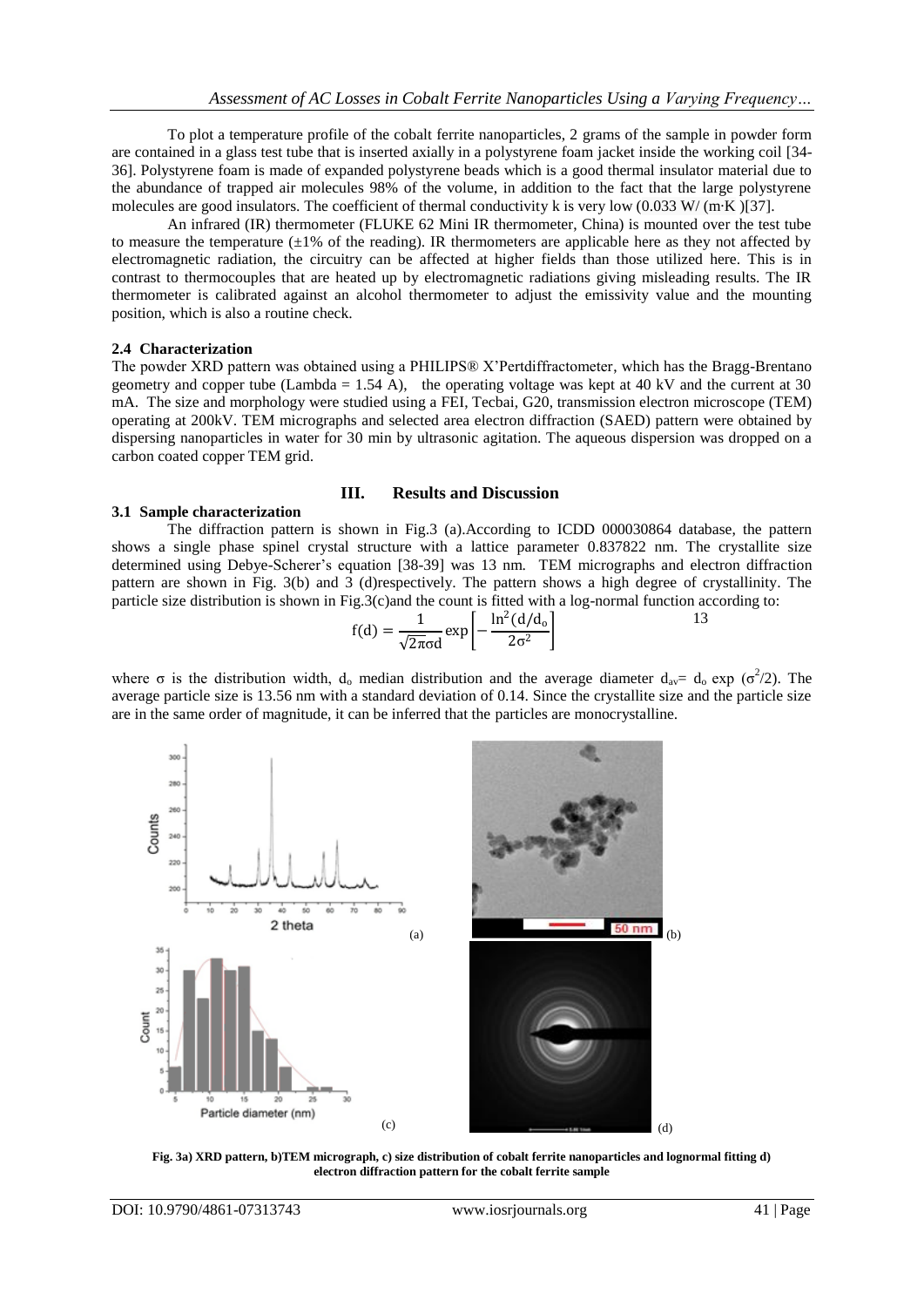#### **3.2 Assessment of AC loss**

This section is concerned with proving the validity of the constructed circuit to heat small samples as well as the feasibility of the prepared sample for subsequent use in hyperthermia. The temperature rise of the cobalt ferrite sample is measured by applying the previously explained setup for an exposure time of 300 seconds. Fig. 4 shows the temperature rise with time of the cobalt ferrite sample at a field of 3.43 kA/m and frequencies 146, 163, 170, 192.2 and 244.6 kHz and the recorded rise in temperature is 52.2, 57.4, 64.2, 66, 82 K respectively. The heating ability of the sample is shown to increase with increasing frequency. Fig. 5 shows the effect of raising the field intensity H of the sample at 2.5kA/m and 3.5kA/m at a frequency of 163 kHz.





**Fig. 4: rise in temperature with time for the cobalt ferrite sample at different frequencies at a field of 3.5 kA/m**

**Fig. 5: effect of changing the field intensity H on the rise in temperature with time**

This observed heat dissipation may be attributed to one or more of the above mentioned mechanisms. Concerning Eddy currents loss (**[2](#page-1-3)**); since cobalt ferrite used in this study is a semiconductor with high resistivity and the diameter of the nanoparticles is small therefore, Eddy loss mechanism is excluded. The second mentioned mechanism is the hysteresis loss given by equation (**[3](#page-1-0)**). This loss mechanism is also negligible for particles with diameters less than that of the single domain critical size (70 nm for cobalt ferrite [40] which causes this mechanism to be excluded as well. This leaves out only relaxational losses which constitute two mechanisms namely Brownian rotation (**[4](#page-1-4)**) and Nell relaxation (**[5](#page-1-5)**). The prepared sample is in powder form; the samples are agglomerated which increases the hydrodynamic volume thus increasing the Brownian characteristic time (**[4](#page-1-4)**). According to equation (**[6](#page-1-6)**); the shorter time dominates, this in addition to the fact of lacking a viscosity barrier. For these reasons, the observed heat loss is attributed to Neel relaxation mechanism.

#### **IV. Conclusions**

A cobalt ferrite sample 13.65 nm was prepared using co-precipitation. The AC losses for the samples were successfully assessed using the constructed induction heater in the frequency range 100-250 Hz. The heater provides field intensities in the vicinity of the working coil up to 3.5 (kA/m) in this frequency range. Thecircuit has the advantages of being self-oscillating and only a DC power supply with an output of 30 V is required which greatly simplifies the circuit and reduces the cost. It also provided a steady output and the applied frequency could be varied in this range simply by varying the values of the capacitance. Moreover, a variety of samples as magnetic powders and small metallic parts can be heated in the working coil.

#### **References**

- [1]. S. Kuckelhaus, S. C. Reis, M. F. Carneiro, A.C. Tedesco, D.M. Oliveira, E.C.D. Lima, P.C. Morais, R.B. Azevedo, Z.G.M. Lacava, In vivo investigation of cobalt ferrite-based magnetic fluid and magnetoliposomes using morphological tests ,J.Magn. Magn.Matter.,2004, **272-276**, p 2402-2403
- [2]. S. Amiri, H. Shokrollahi, The role of cobalt ferrite magnetic nanoparticles in medical science, Mater. Sci. Eng.,2013 C **33,**p1-8
- [3]. Joachim Wagner, Tina Autenrieth, Rolf Hempelmann, Core shell particles consisting of cobalt ferrite and silica as model ferrofluids [CoFe2O4-SiO<sup>2</sup> core shell particles],J.Magn.Magn. Matter., 2002, **252,**p 4-6

[4]. J. Liu, D. You, M. Yu, S. Li., Preparation and characterization of hollow glass microspheres-cobalt ferrite core-shell particles based on homogeneous coprecipitation, Mater. Lett.,2011, **65,**p 929-992

[5]. G.A.El-Shobaky, A.M.Turky, N.Y.Mostafa, S.K.Mohamed, Effect of preparation conditions on physicochemical, surface and catalytic properties of cobalt ferrite prepared by coprecipitation, J. Alloys Compd.2011,**493**, p 415-422

- [6]. Sunil, Rohilla, Sushil Kumar, P. Aghamkar, S. Sunder, A. Agrawal, Investigations on structural and magnetic properties of cobalt ferrite/ silica nanocomposites prepared by the coprecipitation method, J.Magn. Magn. Matter.,2011, **323,**p 897-902
- [7]. Alison E. Deatsch, Benjamin A. Evans, Heating efficiency in magnetic nanoparticle hyperthermia, J.Magn. Magn.Matter., 2014,**345** ,p163-172
- [8]. C. Murugesan, M. Perumal, G. Chandrasekaran, Structural, dielectric and magnetic properties of cobalt ferrite prepared using auto combustion and ceramic route, Physica B: Condens. Matter2014 **, 448**, p 53-56